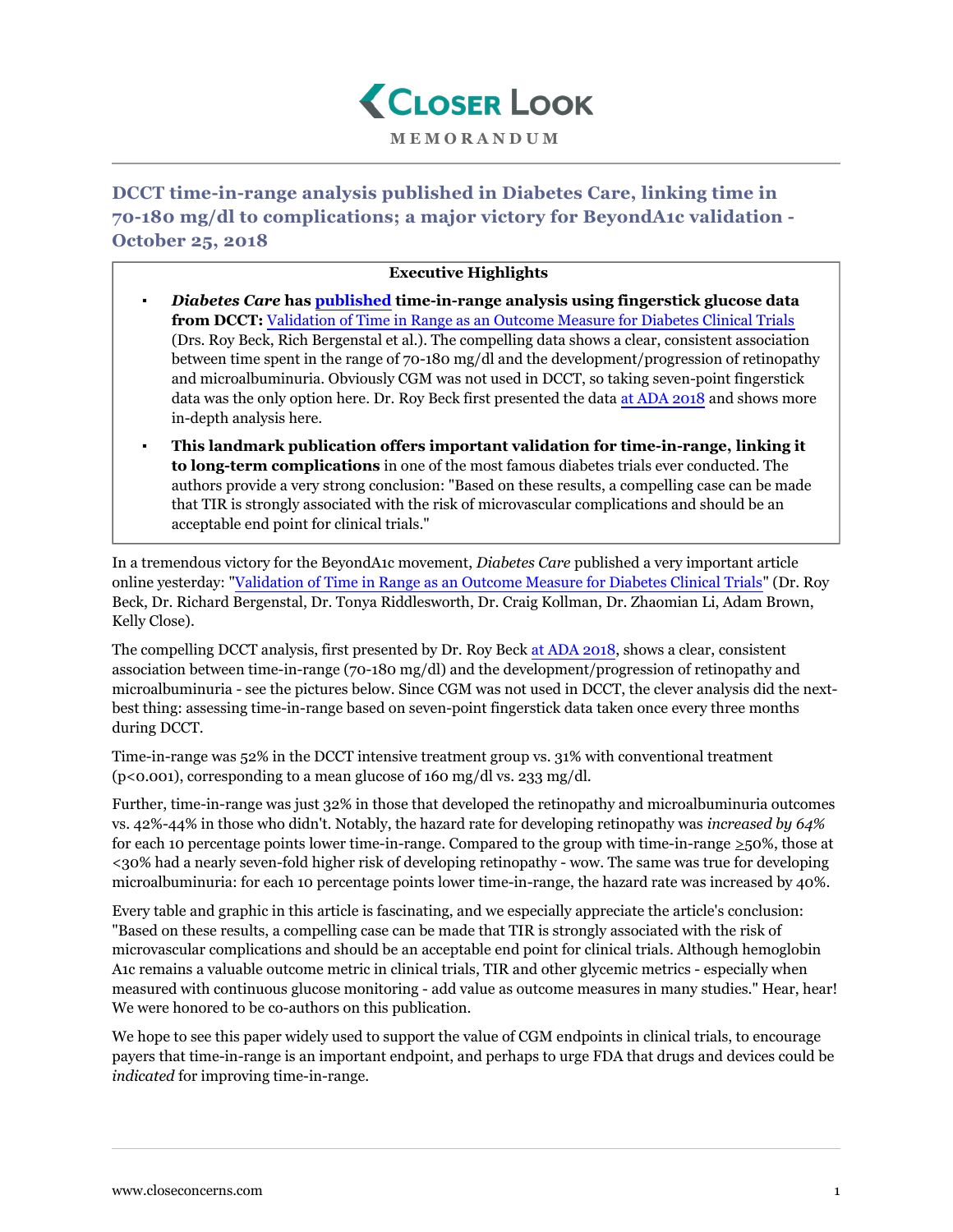▪ **This DCCT analysis cannot answer another interesting question: What is the outcomes difference once time-in-range levels get above 70%, 80%, and 90%?** As seen in the graph below, very few DCCT patients had a time-in-range >70%, and even in 2018, very few people with diabetes are hitting such targets now, as we understand it. Still, as CGM, automated insulin delivery, and perhaps SGLT-2 inhibitors become more widely used in type 1 diabetes, this sort of sensitivity analysis will be valuable to see - e.g., by linking TIR data to healthcare claims, costs, hospitalizations, etc. We note that more stable insulins and more frequent BGM and CGM have almost certainly contributed to better TIR in recent years. We know it can improve significantly.